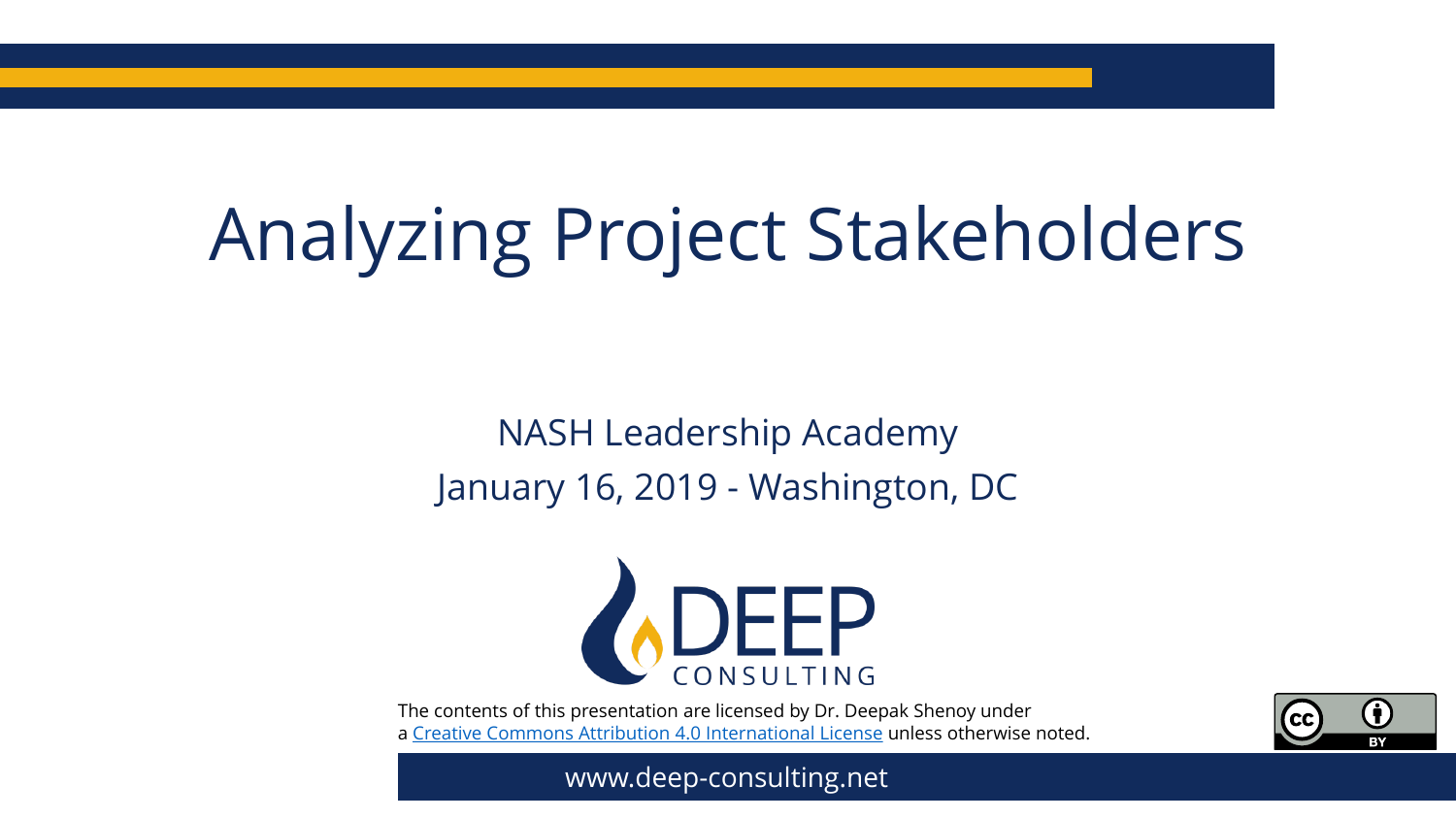### Discussion question



What is the most important thing about stakeholder analysis?

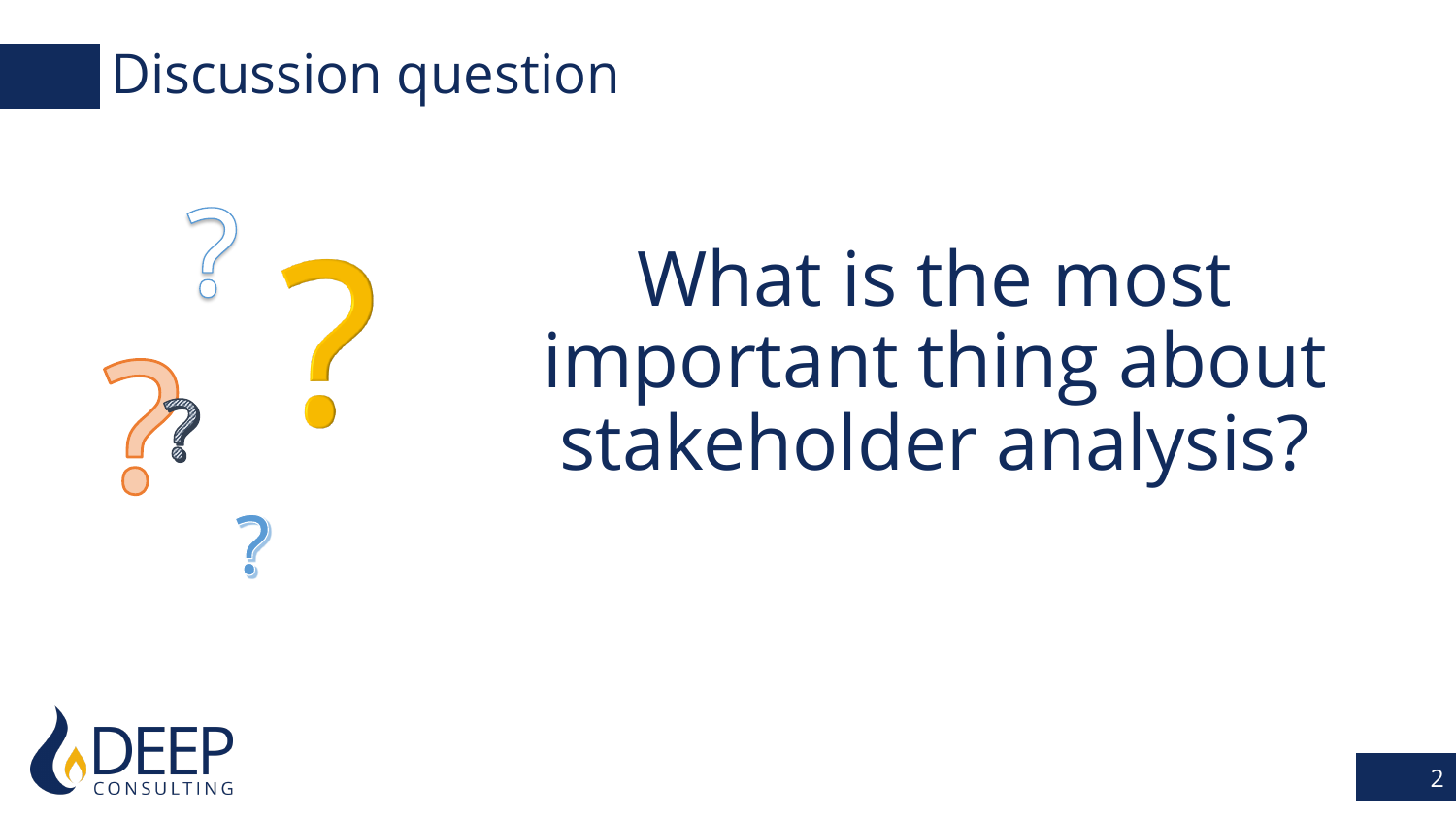## Stakeholder management steps





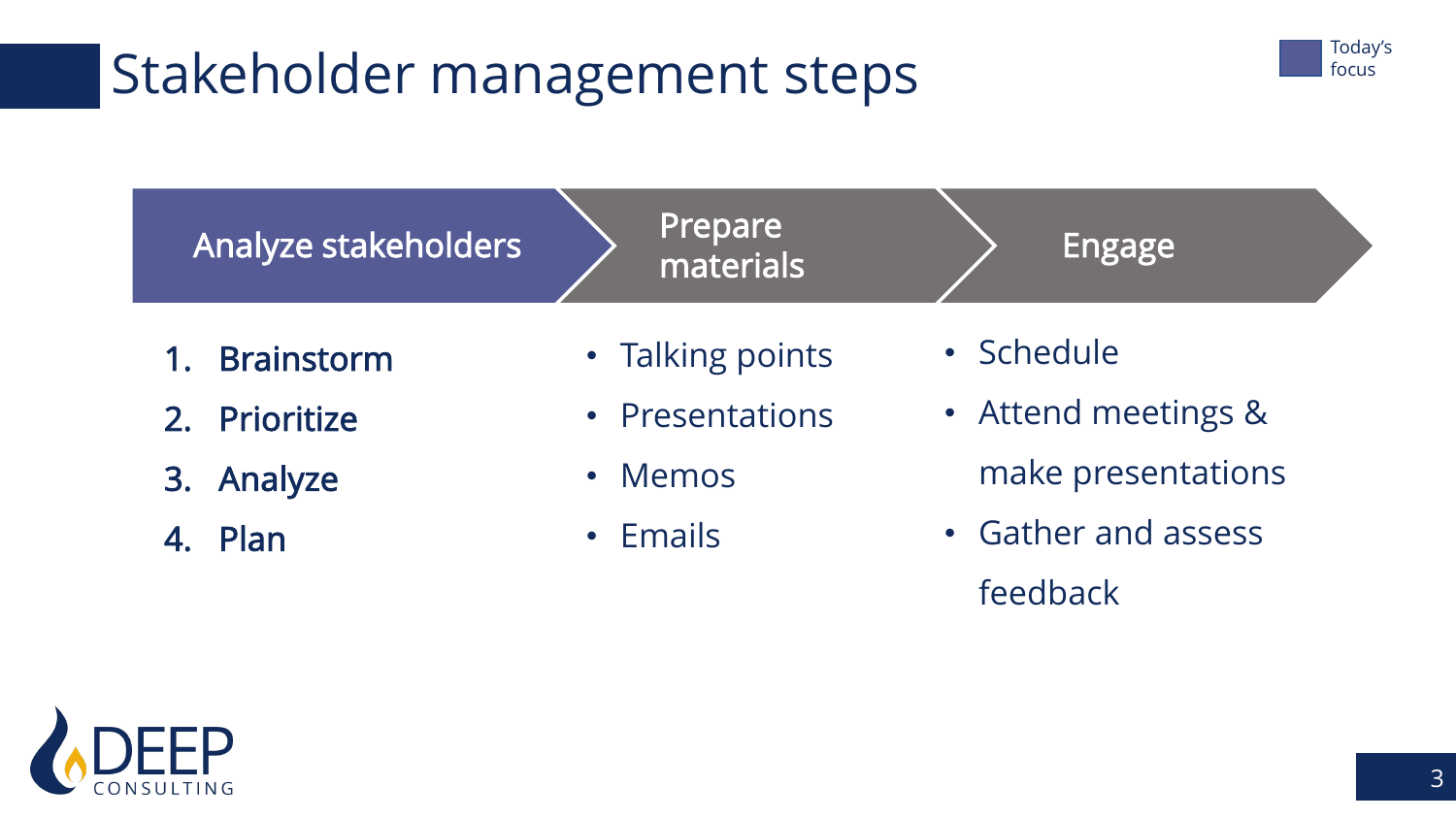# 1. Brainstorm

#### **Instructions**

- Designate a team scribe for this exercise
- As a team, discuss stakeholders to include
- The scribe will write stakeholder names/groups on each post-it
- Time: 5 *minutes*



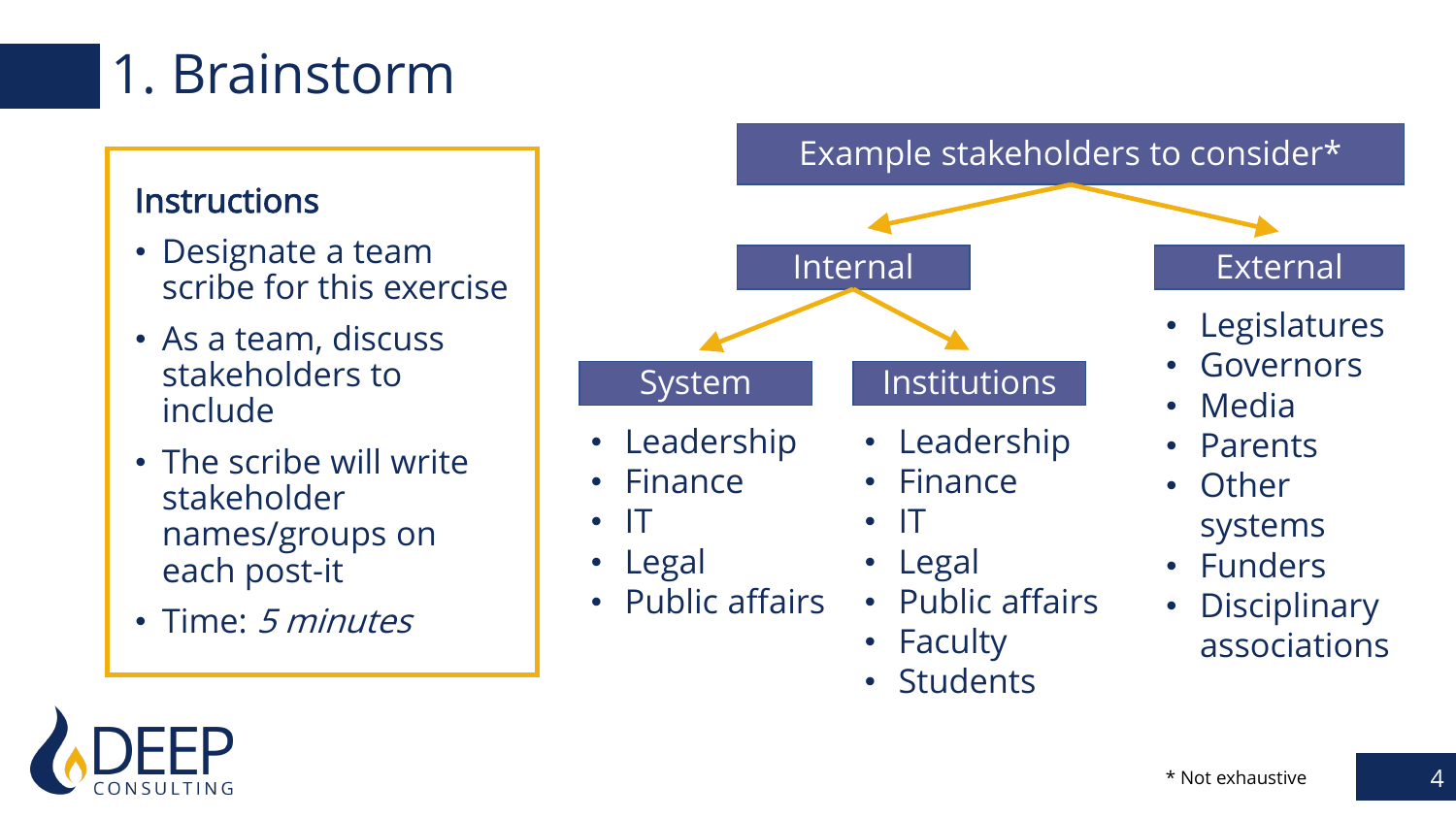## 2. A prioritization matrix



5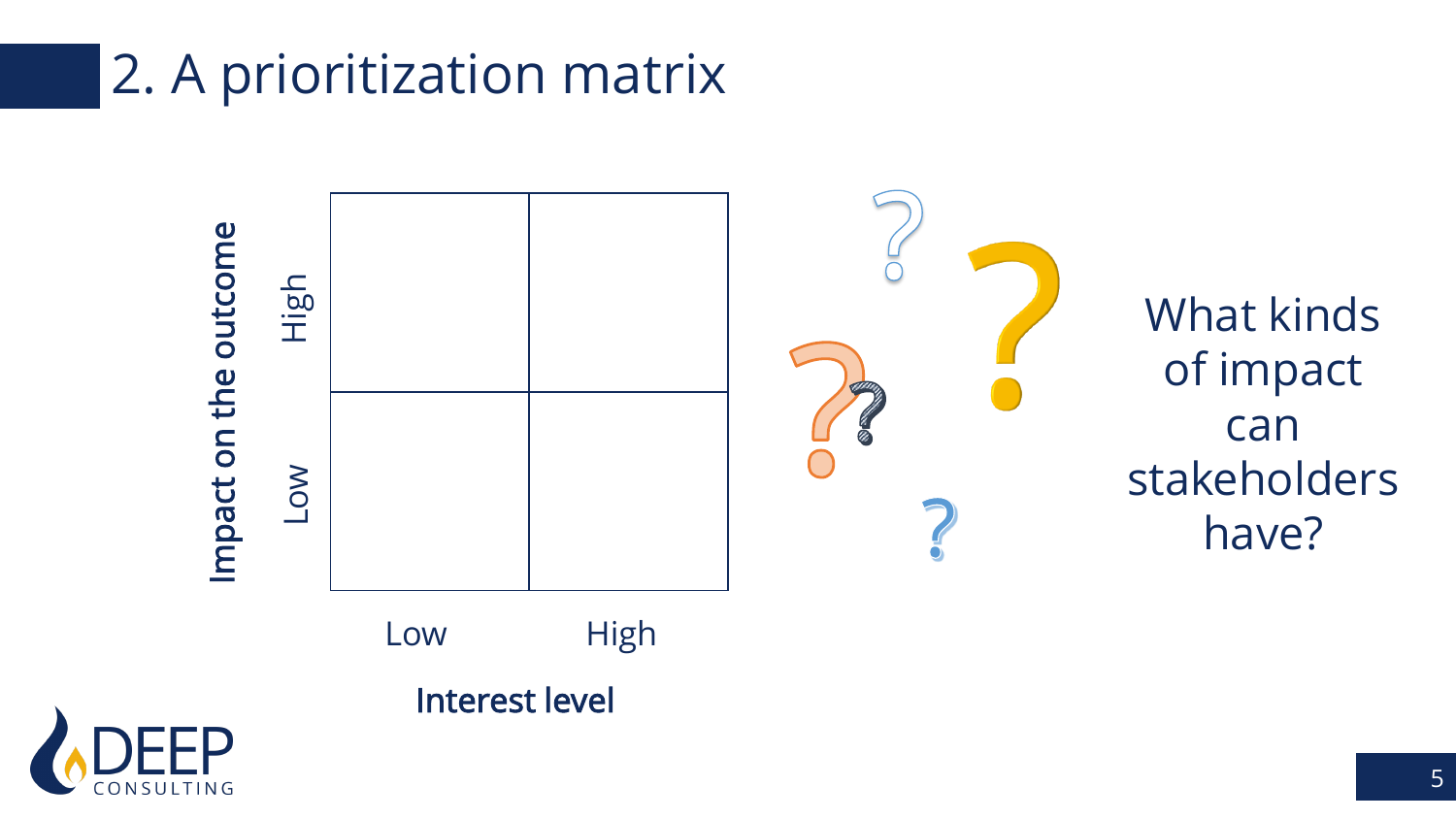### 2. How to use it



#### Stakeholder groups





 $\mathbf{Q}$  How can the team raise the interest of these stakeholders?

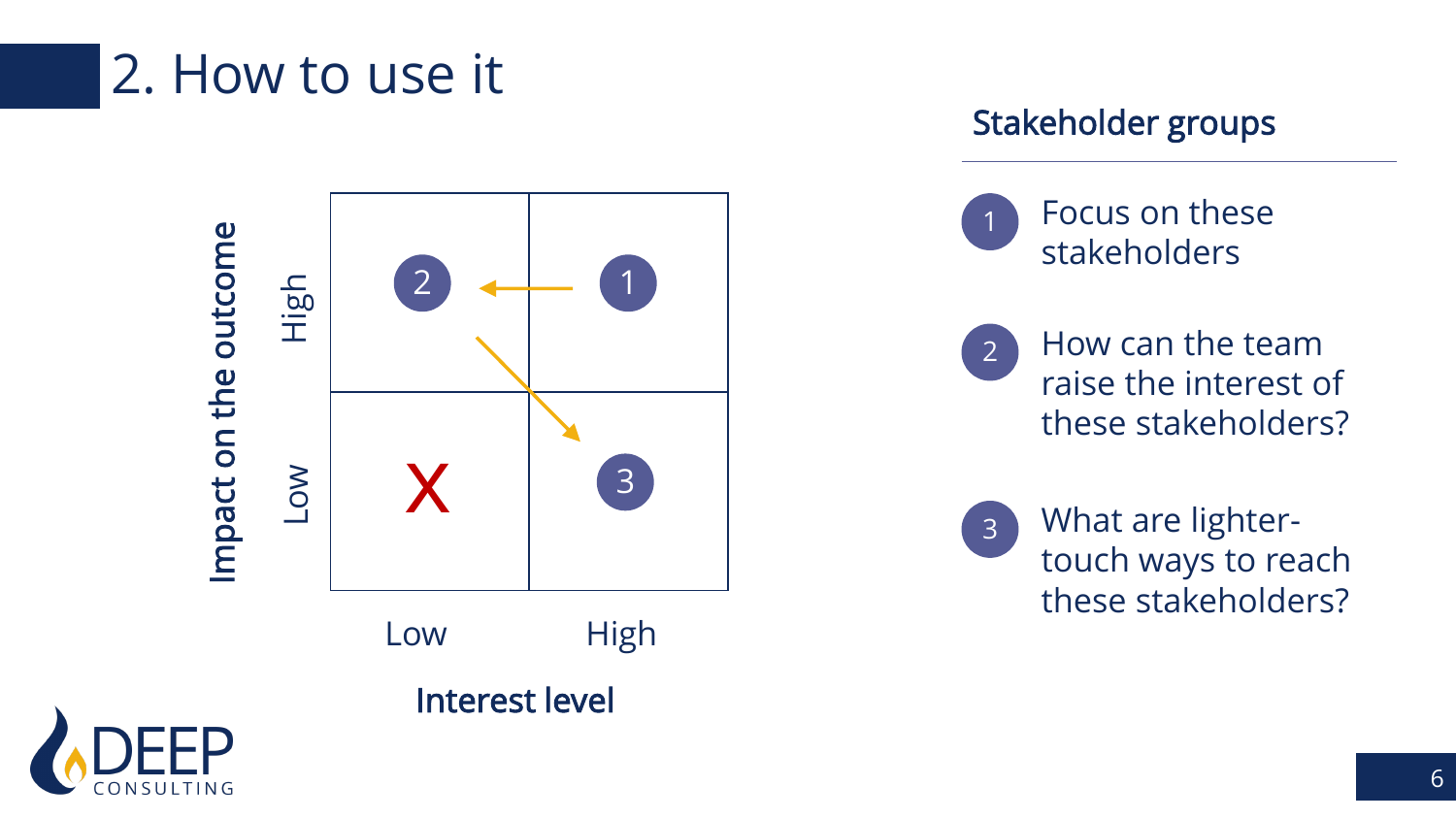

#### **Instructions**

- Draw the matrix at the right on your team's flip chart
- As a team, discuss where each post -it belongs. Try to reach consensus
- Place the post-its. Show intensity by where the post goes within each square
- Time: 10 minutes



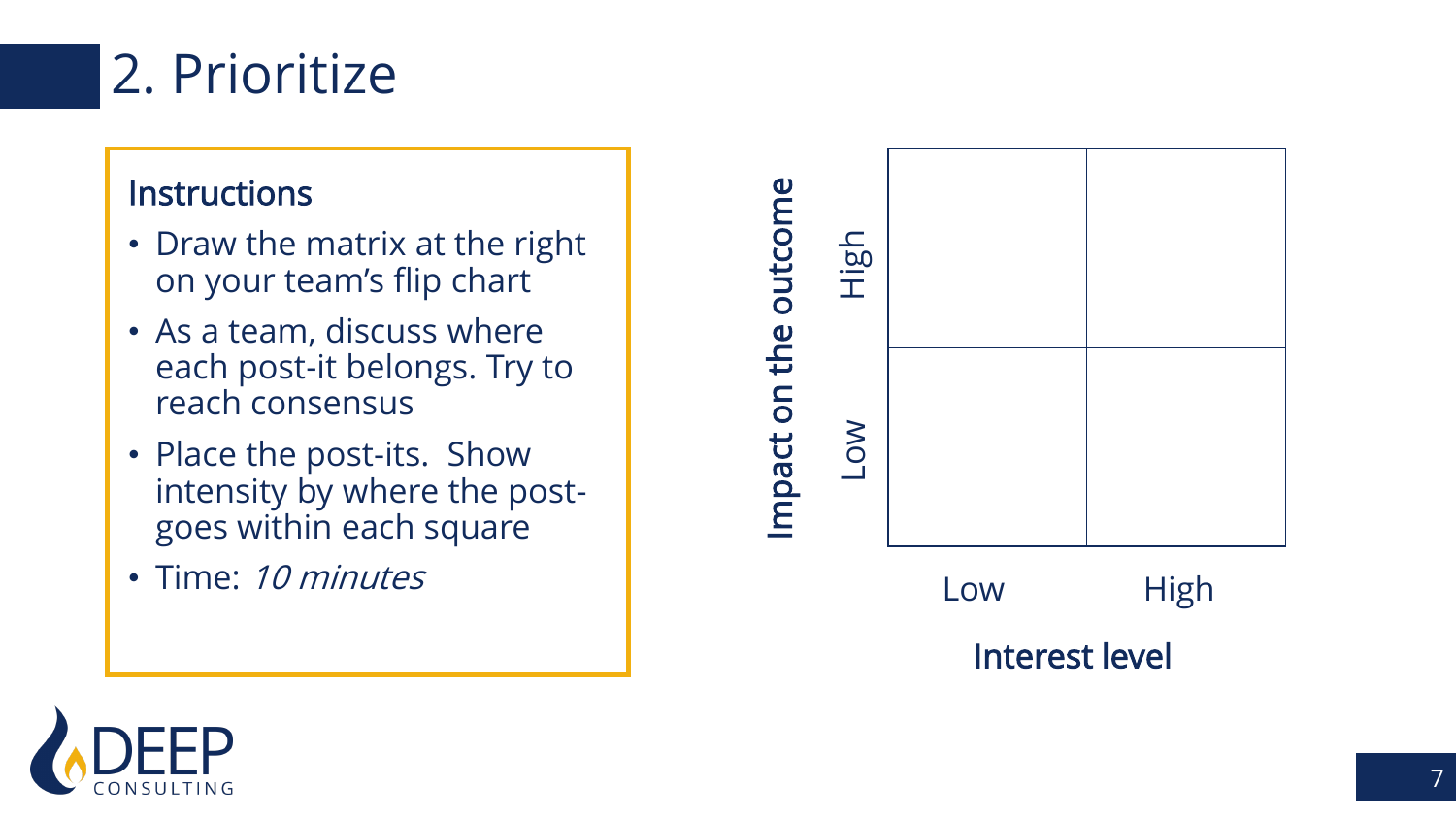## 3. Stakeholder analysis worksheet

- Knowledge
- Feelings
- Action

Where are they now? Where do they need to be (and by when)?

- Knowledge
- Feelings
- Action
- How will we reach them?
- Messages
- Messenger(s) &
	- Frequency
- Materials

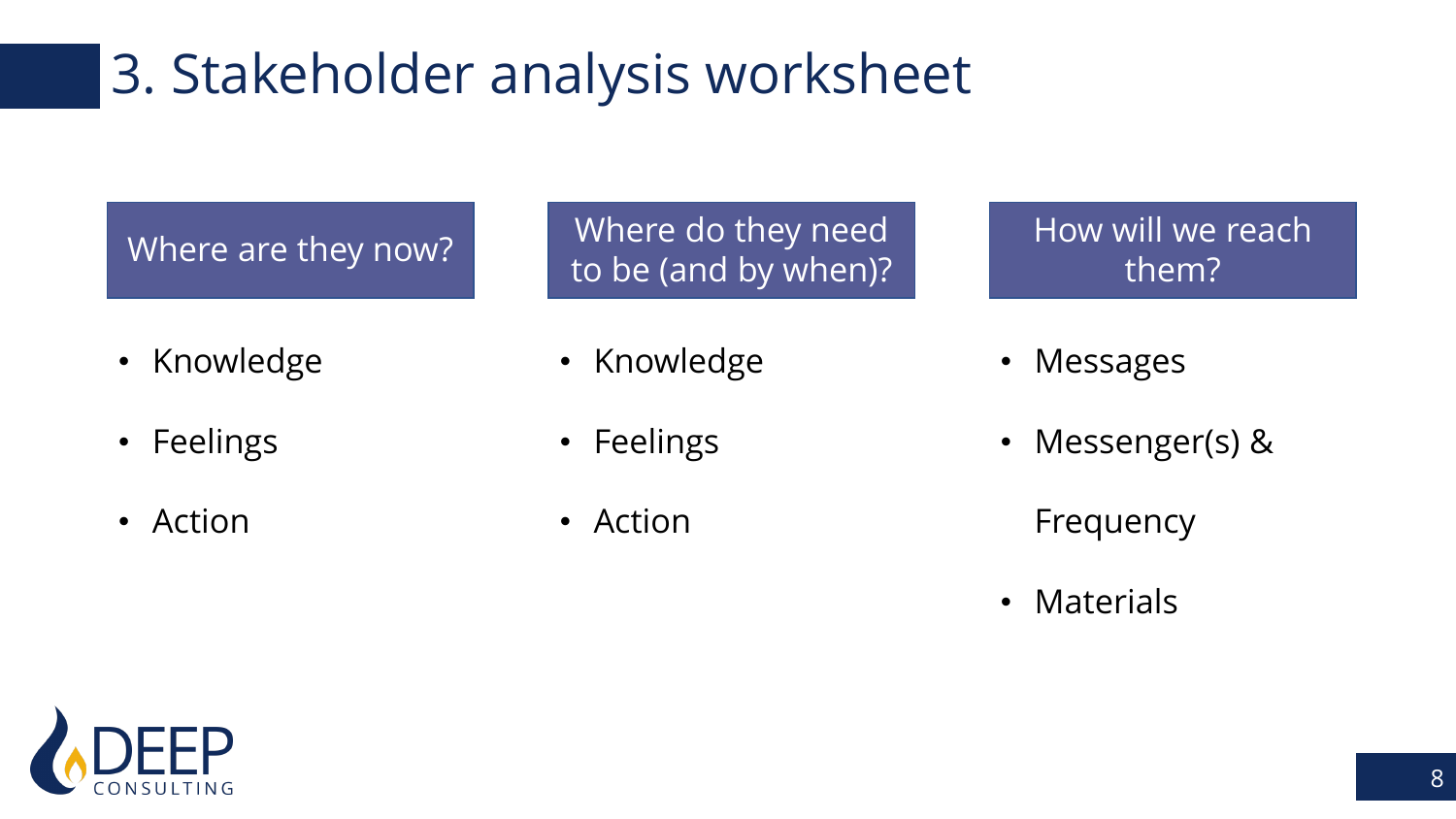

### **Instructions**

- Designate a team scribe for this exercise
- As a team, discuss how to fill out each column for 2-3 high priority stakeholders. Try to reach consensus
- The scribe for this exercise should capture the consensus view of the stakeholders on one worksheet for the group. (Note: everyone else has the handouts for reference, but only the scribe has to fill them out).
- Time: 10 minutes

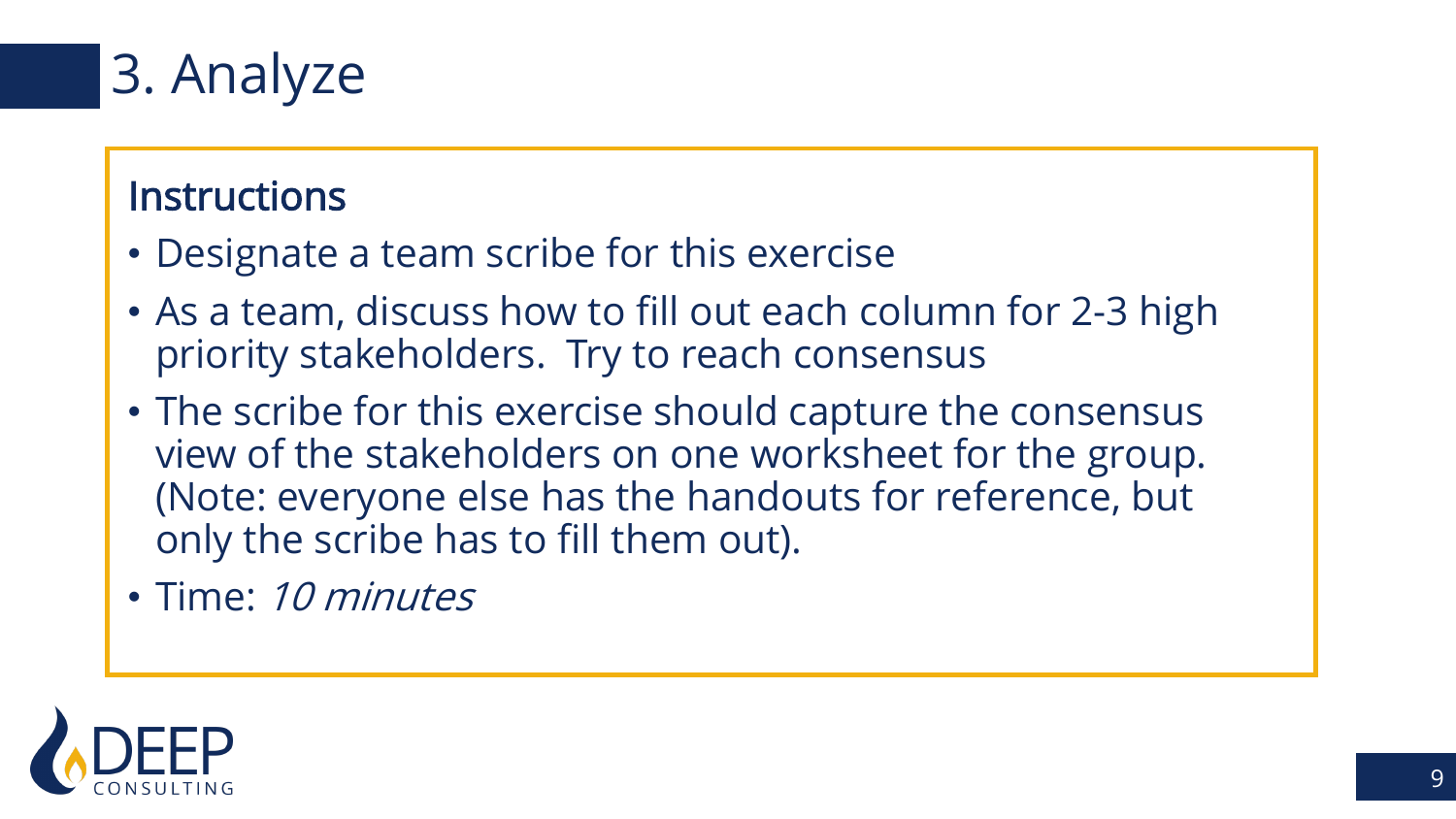### Discussion question



# What did your team learn from this exercise?

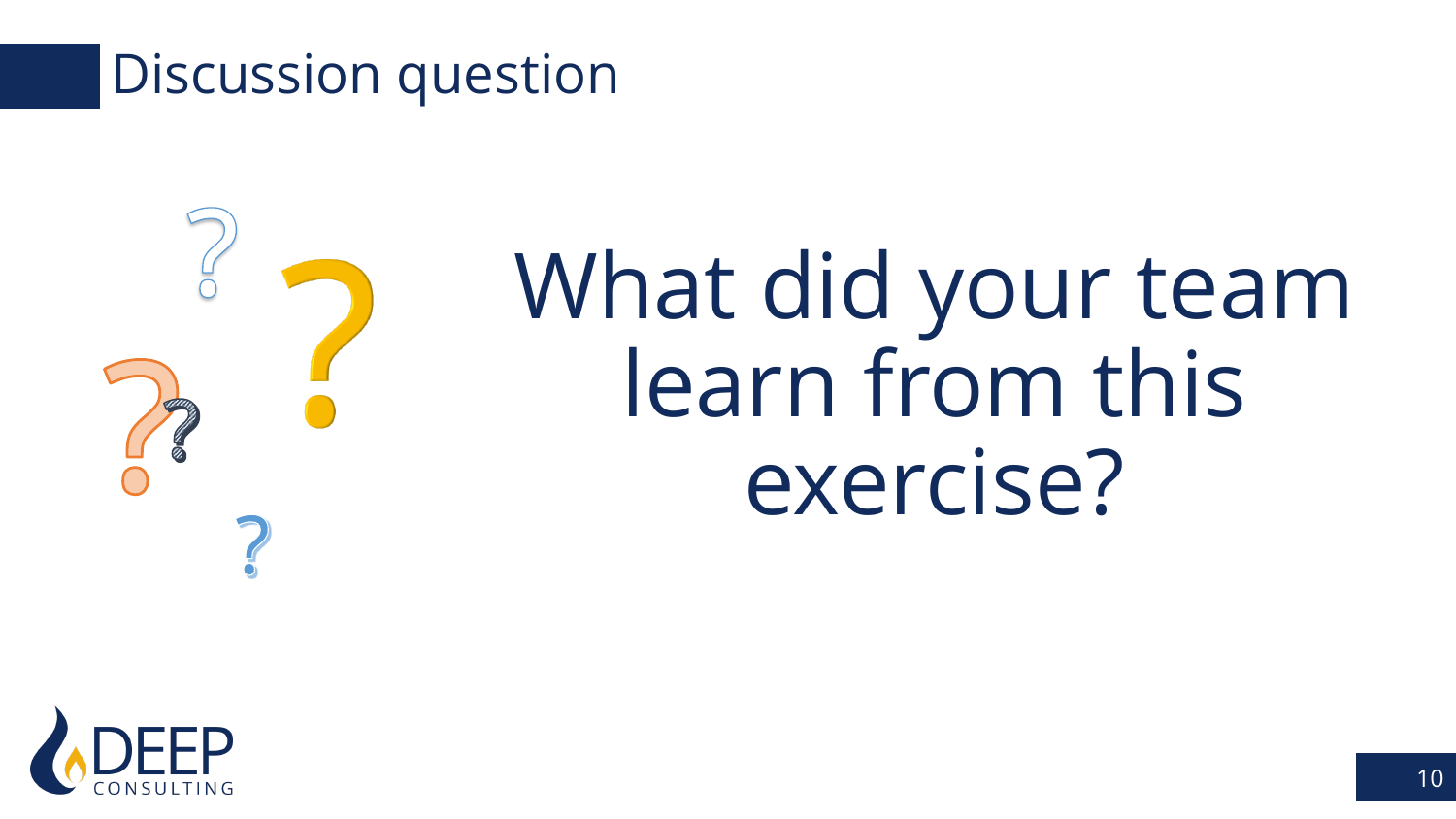

- Take a photo of the matrix!
- Schedule a meeting where the team will finish this analysis (1-3 hours)
	- Fill out the worksheet for remaining stakeholders
	- Revise the prioritization matrix
- Add materials development and outreach responsibilities to the project's workplan
- Schedule a 3-month revisit after the stakeholder plan launches (1-2 hours)

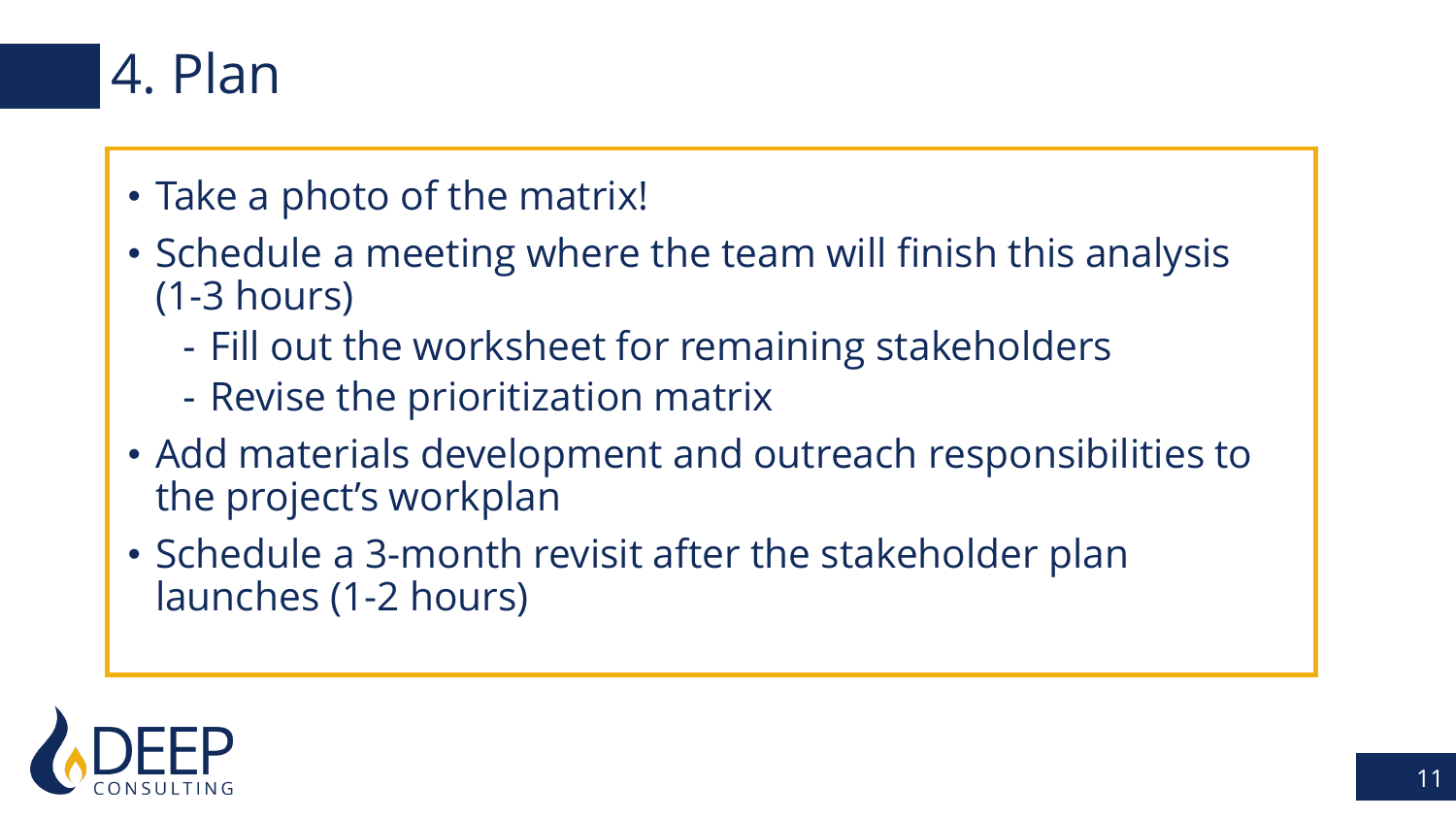## Questions to ask at the 3-month revisit



- 1. Workload: Was the team able to engage all the stakeholders it wanted to engage? Why/why not?
- 2. Messaging: How have stakeholders reacted to messages? Are there tweaks needed?
- 3. Strategy: How have the project's needs changed? Are there stakeholders the team needs to engage more? De-prioritize?